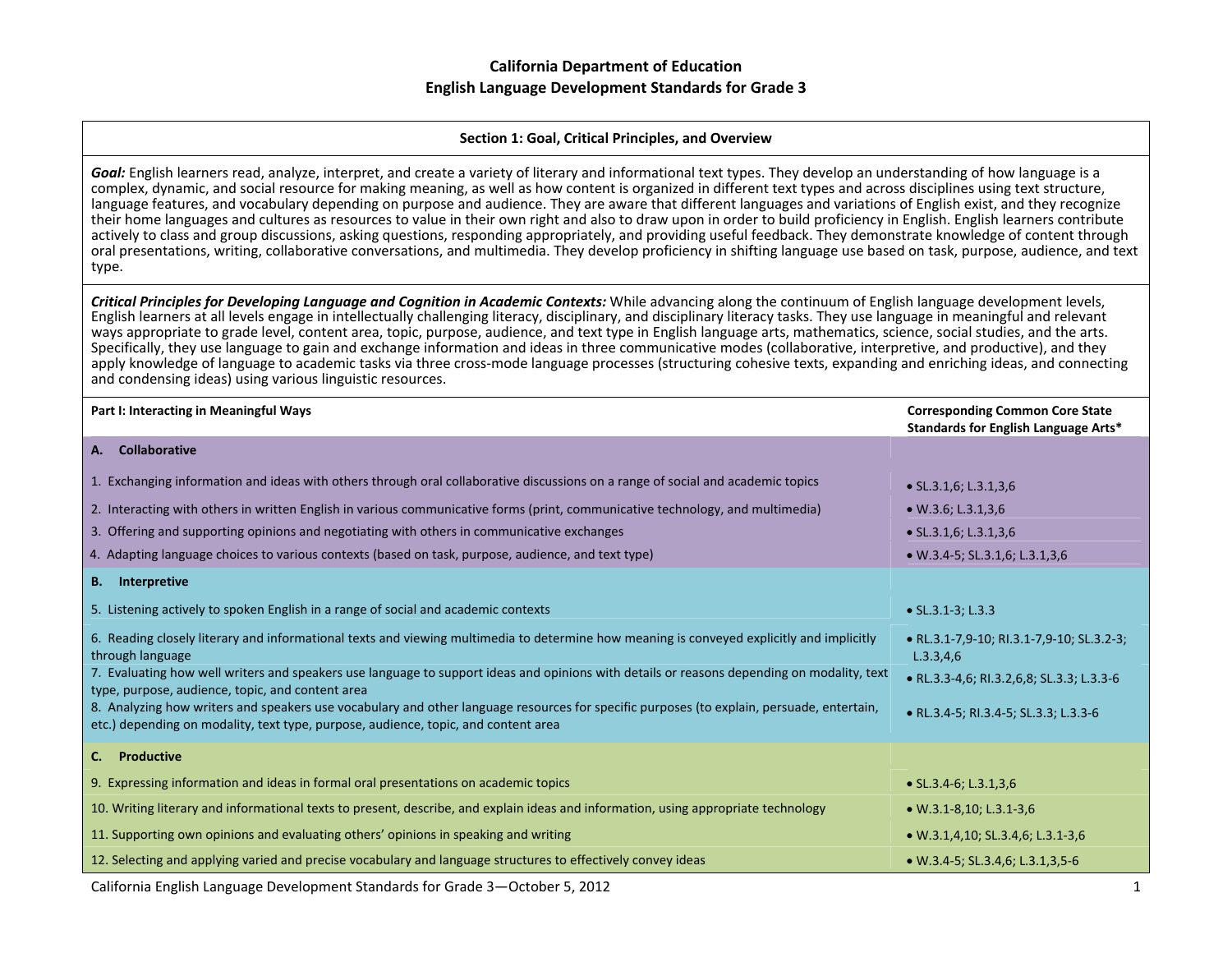| Part II: Learning About How English Works                                                                                                                                                                                                                                                                                                                                | <b>Corresponding Common Core State</b><br>Standards for English Language Arts* |
|--------------------------------------------------------------------------------------------------------------------------------------------------------------------------------------------------------------------------------------------------------------------------------------------------------------------------------------------------------------------------|--------------------------------------------------------------------------------|
| <b>Structuring Cohesive Texts</b><br>А.                                                                                                                                                                                                                                                                                                                                  |                                                                                |
| 1. Understanding text structure                                                                                                                                                                                                                                                                                                                                          | .RL.3.5; RI.3.5; W.3.1-5; SL.3.4                                               |
| 2. Understanding cohesion                                                                                                                                                                                                                                                                                                                                                | . RL.3.5; RI.3.5; W.3.1-4; SL.3.4; L.3.1,3                                     |
| <b>Expanding and Enriching Ideas</b><br><b>B.</b>                                                                                                                                                                                                                                                                                                                        |                                                                                |
| 3. Using verbs and verb phrases                                                                                                                                                                                                                                                                                                                                          | $W.3.5$ ; SL.3.6; L.3.1,3,6                                                    |
| 4. Using nouns and noun phrases                                                                                                                                                                                                                                                                                                                                          | $W.3.5$ ; SL.3.6; L.3.1,3,6                                                    |
| 5. Modifying to add details                                                                                                                                                                                                                                                                                                                                              | $W.3.5$ ; SL.3.4,6; L.3.1,3,6                                                  |
| <b>Connecting and Condensing Ideas</b><br>C.                                                                                                                                                                                                                                                                                                                             |                                                                                |
| 6. Connecting ideas                                                                                                                                                                                                                                                                                                                                                      | $W.3.1-3.5$ ; SL.3.4,6; L.3.1,3,6                                              |
| 7. Condensing ideas                                                                                                                                                                                                                                                                                                                                                      | $W.3.1-3.5$ ; SL.3.4,6; L.3.1,3,6                                              |
| <b>Part III: Using Foundational Literacy Skills</b>                                                                                                                                                                                                                                                                                                                      | •RF.K-3.1-4 (as appropriate)                                                   |
| * The California English Language Development Standards correspond to California's Common Core State Standards for English Language Arts (ELA). English learners should have full<br>access to and opportunities to learn ELA, mathematics, science, history/social studies, and other content at the same time they are progressing toward full proficiency in English. |                                                                                |

Note: **Examples** provided in specific standards are offered **only as illustrative possibilities** and should not be misinterpreted as the only objectives of instruction or as the only types of language English learners might or should be able to understand or produce.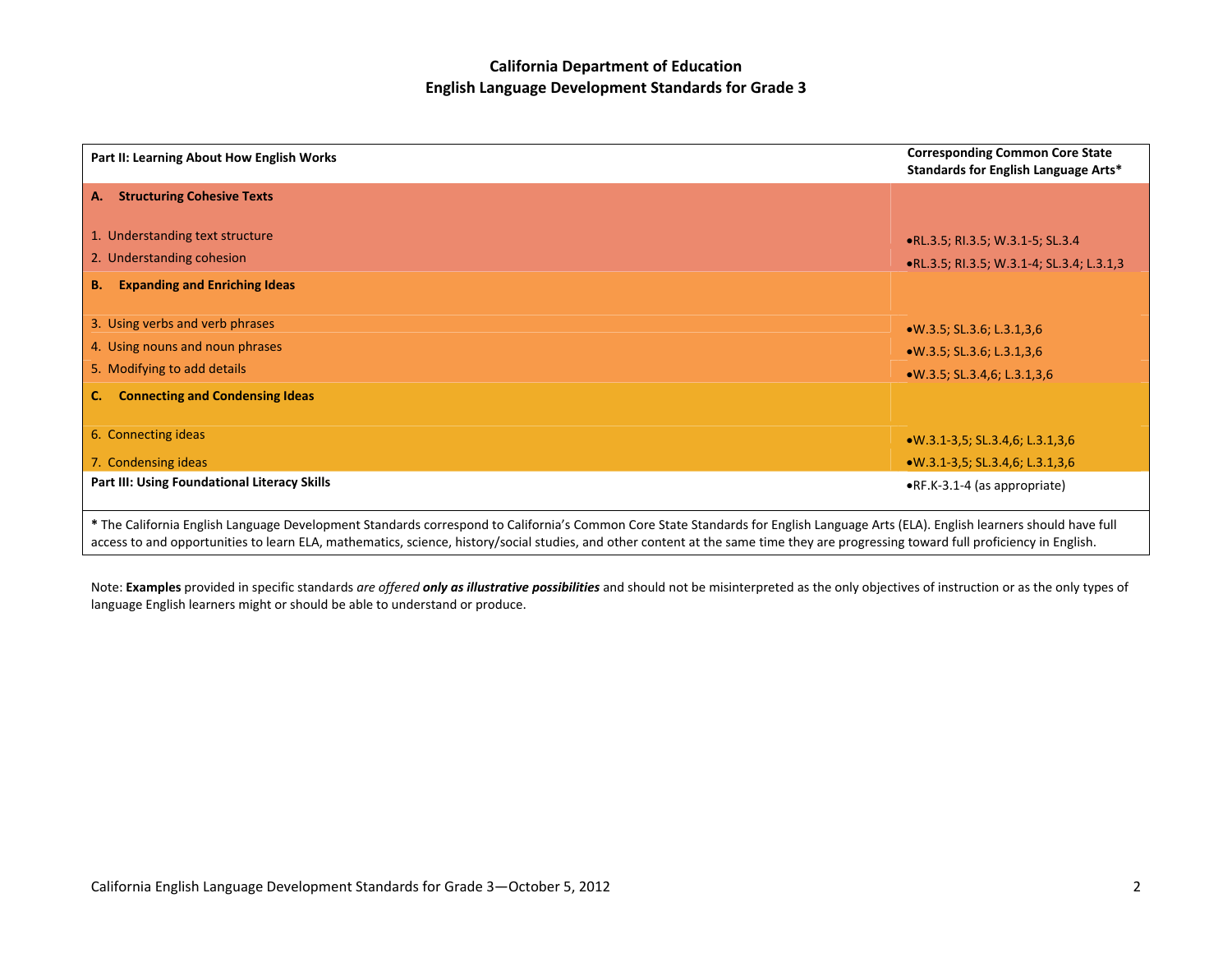| Section 2: Elaboration on Critical Principles for Developing Language & Cognition in Academic Contexts<br>Part I: Interacting in Meaningful Ways                                                                                                                                 |                         |                                                                                                                                                                                                              |                                                                                                                                                                                                                                                                             |                                                                                                                                                                                                                                                                                                      |
|----------------------------------------------------------------------------------------------------------------------------------------------------------------------------------------------------------------------------------------------------------------------------------|-------------------------|--------------------------------------------------------------------------------------------------------------------------------------------------------------------------------------------------------------|-----------------------------------------------------------------------------------------------------------------------------------------------------------------------------------------------------------------------------------------------------------------------------|------------------------------------------------------------------------------------------------------------------------------------------------------------------------------------------------------------------------------------------------------------------------------------------------------|
| <b>Texts and Discourse in Context</b>                                                                                                                                                                                                                                            |                         | English Language Development Level Continuum                                                                                                                                                                 |                                                                                                                                                                                                                                                                             |                                                                                                                                                                                                                                                                                                      |
| Part I, strands 1-4 Corresponding                                                                                                                                                                                                                                                |                         | <b>Emerging</b>                                                                                                                                                                                              | <b>Expanding</b>                                                                                                                                                                                                                                                            | <b>Bridging</b>                                                                                                                                                                                                                                                                                      |
| <b>Common Core State Standards for English</b><br>Language Arts:<br>SL.3.1,6; L.3.1,3,6<br>1.<br>2.<br>W.3.6; L.3.1,3,6<br>3.<br>SL.3.1,6; L.3.1,3,6                                                                                                                             |                         | 1. Exchanging information and ideas<br>Contribute to conversations and<br>express ideas by asking and<br>answering yes-no and wh- questions<br>and responding using short phrases.                           | 1. Exchanging information and ideas<br>Contribute to class, group, and partner<br>discussions, including sustained<br>dialogue, by following turn-taking<br>rules, asking relevant questions,                                                                               | 1. Exchanging information and ideas<br>Contribute to class, group, and partner<br>discussions, including sustained dialogue,<br>by following turn-taking rules, asking<br>relevant questions, affirming others,                                                                                      |
| 4. W.3.4-5; SL.3.1,6; L.3.1,3,6<br>Purposes for using language include:<br>Describing, entertaining, informing,                                                                                                                                                                  |                         |                                                                                                                                                                                                              | affirming others, and adding relevant<br>information.                                                                                                                                                                                                                       | adding relevant information, building on<br>responses, and providing useful<br>feedback.                                                                                                                                                                                                             |
| interpreting, analyzing, recounting,<br>explaining, persuading, negotiating,<br>justifying, evaluating, etc.                                                                                                                                                                     | Collaborative<br>ل<br>ح | 2. Interacting via written English<br>Collaborate with peers on joint<br>writing projects of short                                                                                                           | 2. Interacting via written English<br>Collaborate with peers on joint writing<br>projects of longer informational and                                                                                                                                                       | 2. Interacting via written English<br>Collaborate with peers on joint writing<br>projects of a variety of longer                                                                                                                                                                                     |
| Text types include:<br>Informational text types include:<br>description (e.g., science log entry);<br>procedure (e.g., how to solve a                                                                                                                                            |                         | informational and literary texts, using<br>technology where appropriate for<br>publishing, graphics, etc.                                                                                                    | literary texts, using technology where<br>appropriate for publishing, graphics,<br>etc.                                                                                                                                                                                     | informational and literary texts, using<br>technology where appropriate for<br>publishing, graphics, etc.                                                                                                                                                                                            |
| mathematics problem); recount (e.g.,<br>autobiography, science experiment<br>results); information report (e.g., science<br>or history report); explanation (e.g., how<br>or why something happened); exposition<br>(e.g., opinion); response (e.g., literary<br>analysis); etc. |                         | 3. Offering opinions<br>Offer opinions and negotiate with<br>others in conversations using basic<br>learned phrases (e.g., I think), as<br>well as open responses in order to<br>gain and/or hold the floor. | 3. Offering opinions<br>Offer opinions and negotiate with<br>others in conversations using an<br>expanded set of learned phrases (e.g., I<br>agree with X, and), as well as open<br>responses in order to gain and/or hold<br>the floor, provide counter-arguments,<br>etc. | 3. Offering opinions<br>Offer opinions and negotiate with others<br>in conversations using a variety of<br>learned phrases (e.g., That's a good idea,<br>but $X$ ), as well as open responses in order<br>to gain and/or hold the floor, provide<br>counter-arguments, elaborate on an idea,<br>etc. |
| Literary text types include:<br>stories (e.g., fantasy, legends, fables);<br>drama (e.g., readers' theater); poetry;<br>retelling a story; etc.                                                                                                                                  |                         | 4. Adapting language choices<br>Recognize that language choices (e.g.,<br>vocabulary) vary according to social<br>setting (e.g., playground versus<br>classroom) with substantial support                    | 4. Adapting language choices<br>Adjust language choices (e.g.,<br>vocabulary, use of dialogue, etc.)<br>according to purpose (e.g., persuading,<br>entertaining), social setting, and                                                                                       | 4. Adapting language choices<br>Adjust language choices according to<br>purpose (e.g., persuading, entertaining),<br>task, and audience (e.g., peer-to-peer<br>versus peer-to-teacher) with light                                                                                                    |
| <b>Audiences include:</b><br>Peers (one-to-one)<br>Small group (one-to-group)<br>Whole group (one-to-many)                                                                                                                                                                       |                         | from peers or adults.                                                                                                                                                                                        | audience (e.g., peers versus adults)<br>with moderate support from peers or<br>adults.                                                                                                                                                                                      | support from peers or adults.                                                                                                                                                                                                                                                                        |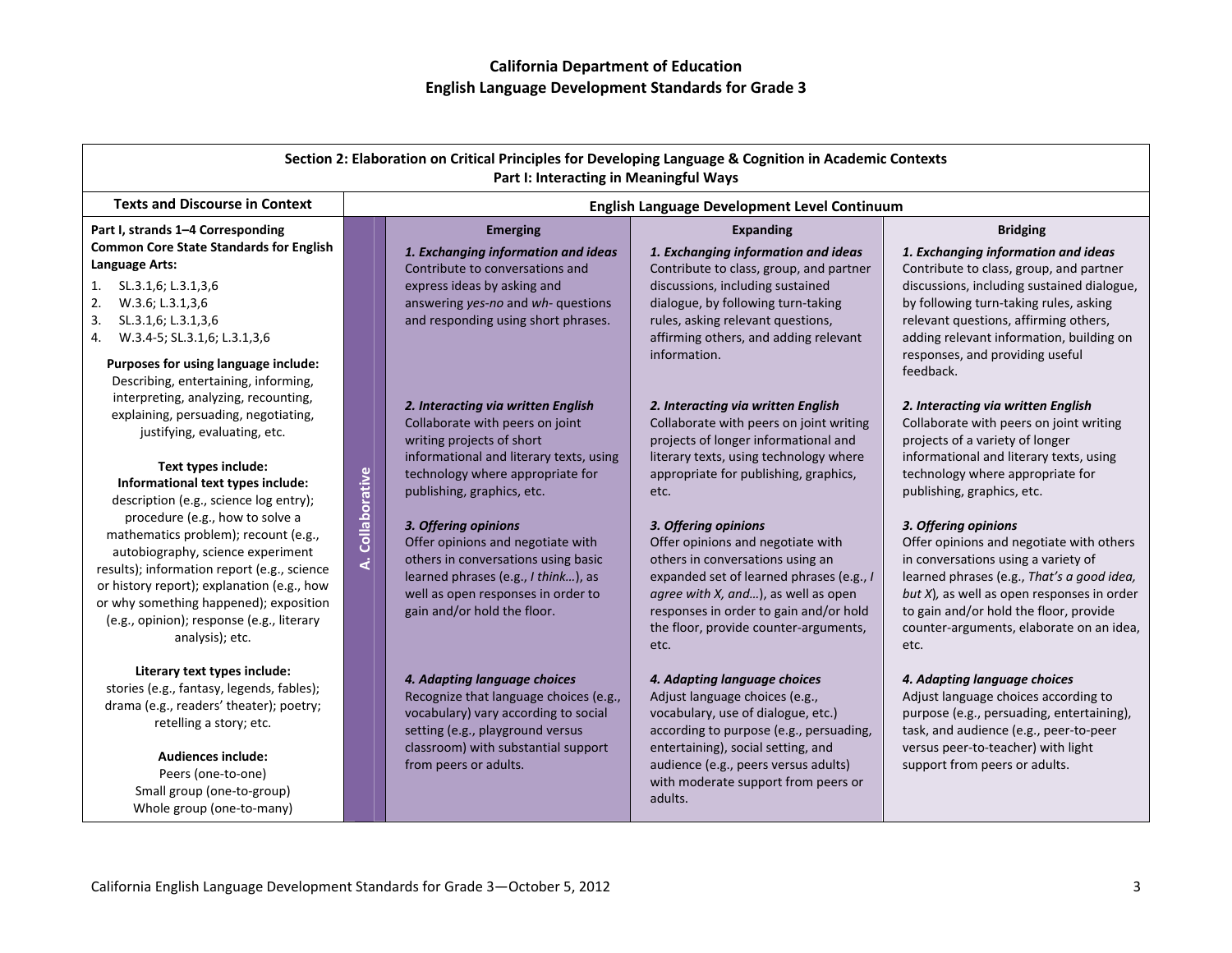| Section 2: Elaboration on Critical Principles for Developing Language & Cognition in Academic Contexts<br>Part I: Interacting in Meaningful Ways                                                                                                                                                                                                              |                        |                                                                                                                                                                                                                                                               |                                                                                                                                                                                                                                                 |                                                                                                                                                                                                                                                                          |
|---------------------------------------------------------------------------------------------------------------------------------------------------------------------------------------------------------------------------------------------------------------------------------------------------------------------------------------------------------------|------------------------|---------------------------------------------------------------------------------------------------------------------------------------------------------------------------------------------------------------------------------------------------------------|-------------------------------------------------------------------------------------------------------------------------------------------------------------------------------------------------------------------------------------------------|--------------------------------------------------------------------------------------------------------------------------------------------------------------------------------------------------------------------------------------------------------------------------|
| <b>Texts and Discourse in Context</b>                                                                                                                                                                                                                                                                                                                         |                        | English Language Development Level Continuum                                                                                                                                                                                                                  |                                                                                                                                                                                                                                                 |                                                                                                                                                                                                                                                                          |
| Part I, strands 5-8 Corresponding                                                                                                                                                                                                                                                                                                                             |                        | <b>Emerging</b>                                                                                                                                                                                                                                               | <b>Expanding</b>                                                                                                                                                                                                                                | <b>Bridging</b>                                                                                                                                                                                                                                                          |
| <b>Common Core State Standards for English</b><br>Language Arts:                                                                                                                                                                                                                                                                                              |                        | 5. Listening actively<br>Demonstrate active listening to read-                                                                                                                                                                                                | 5. Listening actively<br>Demonstrate active listening to read-                                                                                                                                                                                  | 5. Listening actively<br>Demonstrate active listening to read-                                                                                                                                                                                                           |
| 5.<br>SL.3.1-3; L.3.3<br>6.<br>RL.3.1-7,9-10; RI.3.1-7,9-10; SL.3.2-3;<br>L.3.3,4,6<br>7.<br>RL.3.3-4,6; RI.3.2,6,8; SL.3.3; L.3.3-6<br>8.<br>RL.3.4-5; RI.3.4-5; SL.3.3; L.3.3-6                                                                                                                                                                             |                        | alouds and oral presentations by asking<br>and answering basic questions with<br>prompting and substantial support.                                                                                                                                           | alouds and oral presentations by<br>asking and answering detailed<br>questions with occasional prompting<br>and moderate support.                                                                                                               | alouds and oral presentations by asking<br>and answering detailed questions with<br>minimal prompting and light support.                                                                                                                                                 |
| Purposes for using language include:<br>Describing, entertaining, informing,<br>interpreting, analyzing, recounting,<br>explaining, persuading, negotiating,<br>justifying, evaluating, etc.                                                                                                                                                                  |                        | 6. Reading/viewing closely<br>Describe ideas, phenomena (e.g., insect<br>metamorphosis), and text elements<br>(e.g., main idea, characters, setting)<br>based on understanding of a select set<br>of grade-level texts and viewing of                         | 6. Reading/viewing closely<br>Describe ideas, phenomena (e.g., how<br>cows digest food), and text elements<br>(e.g., main idea, characters, events) in<br>greater detail based on understanding<br>of a variety of grade-level texts and        | 6. Reading/viewing closely<br>Describe ideas, phenomena (e.g.,<br>volcanic eruptions), and text elements<br>(e.g., central message, character traits,<br>major events) using key details based<br>on understanding of a variety of grade-                                |
| Text types include:<br>Informational text types include:                                                                                                                                                                                                                                                                                                      |                        | multimedia with substantial support.                                                                                                                                                                                                                          | viewing of multimedia with moderate<br>support.                                                                                                                                                                                                 | level texts and viewing of multimedia<br>with light support.                                                                                                                                                                                                             |
| description (e.g., science log entry);<br>procedure (e.g., how to solve a<br>mathematics problem); recount (e.g.,<br>autobiography, science experiment<br>results); information report (e.g., science or<br>history report); explanation (e.g., how or<br>why something happened); exposition<br>(e.g., opinion); response (e.g., literary<br>analysis); etc. | <b>B.</b> Interpretive | 7. Evaluating language choices<br>Describe the language writers or<br>speakers use to support an opinion or<br>present an idea (e.g., by identifying the<br>phrases or words in the text that<br>provide evidence) with prompting and<br>substantial support. | 7. Evaluating language choices<br>Describe the specific language writers<br>or speakers use to present or support<br>an idea (e.g., the specific vocabulary or<br>phrasing used to provide evidence)<br>with prompting and moderate<br>support. | 7. Evaluating language choices<br>Describe how well writers or speakers<br>use specific language resources to<br>support an opinion or present an idea<br>(e.g., whether the vocabulary or<br>phrasing used to provide evidence is<br>strong enough) with light support. |
| Literary text types include:<br>stories (e.g., fantasy, legends, fables);<br>drama (e.g., readers' theater); poetry;<br>retelling a story; etc.                                                                                                                                                                                                               |                        | 8. Analyzing language choices<br>Distinguish how different words<br>produce different effects on the<br>audience (e.g., describing a character as<br>happy versus sad).                                                                                       | 8. Analyzing language choices<br>Distinguish how different words with<br>similar meanings (e.g., describing a<br>character as happy versus ecstatic)<br>produce shades of meaning and<br>different effects on the audience.                     | 8. Analyzing language choices<br>Distinguish how multiple different<br>words with similar meanings (e.g.,<br>pleased versus happy versus ecstatic,<br>heard versus knew versus believed)<br>produce shades of meaning and                                                |
| <b>Audiences include:</b><br>Peers (one-to-one)<br>Small group (one-to-group)<br>Whole group (one-to-many)                                                                                                                                                                                                                                                    |                        |                                                                                                                                                                                                                                                               |                                                                                                                                                                                                                                                 | different effects on the audience.                                                                                                                                                                                                                                       |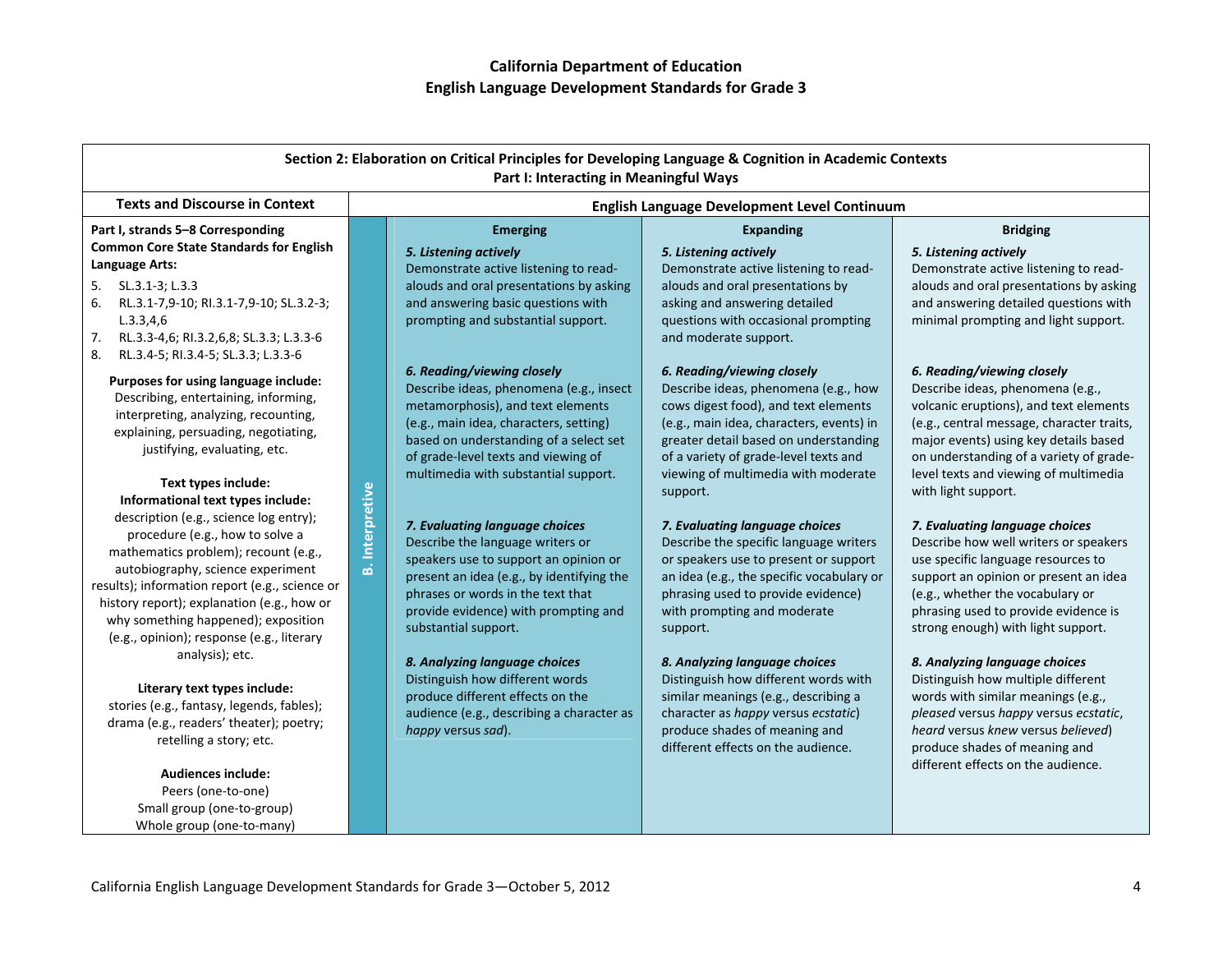| Section 2: Elaboration on Critical Principles for Developing Language & Cognition in Academic Contexts<br>Part I: Interacting in Meaningful Ways                                                                                                                  |                 |                                                                                                                                                                                                                                                                                 |                                                                                                                                                                                                                                                                                                          |                                                                                                                                                                                                                                                                                                                                         |
|-------------------------------------------------------------------------------------------------------------------------------------------------------------------------------------------------------------------------------------------------------------------|-----------------|---------------------------------------------------------------------------------------------------------------------------------------------------------------------------------------------------------------------------------------------------------------------------------|----------------------------------------------------------------------------------------------------------------------------------------------------------------------------------------------------------------------------------------------------------------------------------------------------------|-----------------------------------------------------------------------------------------------------------------------------------------------------------------------------------------------------------------------------------------------------------------------------------------------------------------------------------------|
| <b>Texts and Discourse in Context</b>                                                                                                                                                                                                                             |                 |                                                                                                                                                                                                                                                                                 | English Language Development Level Continuum                                                                                                                                                                                                                                                             |                                                                                                                                                                                                                                                                                                                                         |
| Part I, strands 9-12 Corresponding<br><b>Common Core State Standards for English</b><br>Language Arts:<br>SL.3.4-6; L.3.1,3,6<br>9.<br>10. W.3.1-8,10; L.3.1-3,6<br>11. W.3.1,4,10; SL.3.4,6; L.3.1-3,6<br>12. W.3.4-5; SL.3.4,6; L.3.1,3,5-6                     |                 | <b>Emerging</b><br>9. Presenting<br>Plan and deliver very brief oral<br>presentations (e.g., retelling a story,<br>describing an animal, etc.).                                                                                                                                 | <b>Expanding</b><br>9. Presenting<br>Plan and deliver brief oral<br>presentations on a variety of topics<br>and content areas (e.g., retelling a<br>story, explaining a science process,<br>$etc.$ ).                                                                                                    | <b>Bridging</b><br>9. Presenting<br>Plan and deliver longer oral<br>presentations on a variety of topics and<br>content areas (e.g., retelling a story,<br>explaining a science process or<br>historical event, etc.).                                                                                                                  |
| Purposes for using language include:<br>Describing, entertaining, informing,<br>interpreting, analyzing, recounting,<br>explaining, persuading, negotiating,<br>justifying, evaluating, etc.<br>Text types include:<br>Informational text types include:          |                 | 10. Writing<br>a) Write short literary and<br>informational texts (e.g., a description<br>of a flashlight) collaboratively (e.g., joint<br>construction of texts with an adult or<br>with peers) and sometimes<br>independently.                                                | 10. Writing<br>a) Write longer literary and<br>informational texts (e.g., an<br>explanatory text on how flashlights<br>work) collaboratively (e.g., joint<br>construction of texts with an adult or<br>with peers) and with increasing<br>independence using appropriate text<br>organization.           | 10. Writing<br>a) Write longer and more detailed<br>literary and informational texts (e.g., an<br>explanatory text on how flashlights<br>work) collaboratively (e.g., joint<br>construction of texts with an adult or<br>with peers) and independently using<br>appropriate text organization and<br>growing understanding of register. |
| description (e.g., science log entry);<br>procedure (e.g., how to solve a<br>mathematics problem); recount (e.g.,<br>autobiography, science experiment results);<br>information report (e.g., science or history                                                  | Productive<br>ن | b) Paraphrase texts and recount<br>experiences using key words from notes<br>or graphic organizers.                                                                                                                                                                             | b) Paraphrase texts and recount<br>experiences using complete sentences<br>and key words from notes or graphic<br>organizers.                                                                                                                                                                            | b) Paraphrase texts and recount<br>experiences using increasingly detailed<br>complete sentences and key words<br>from notes or graphic organizers.                                                                                                                                                                                     |
| report); explanation (e.g., how or why<br>something happened); exposition (e.g.,<br>opinion); response (e.g., literary analysis);<br>etc.<br>Literary text types include:<br>stories (e.g., fantasy, legends, fables);<br>drama (e.g., readers' theater); poetry; |                 | 11. Supporting opinions<br>Support opinions by providing good<br>reasons and some textual evidence or<br>relevant background knowledge (e.g.,<br>referring to textual evidence or<br>knowledge of content).                                                                     | 11. Supporting opinions<br>Support opinions by providing good<br>reasons and increasingly detailed<br>textual evidence (e.g., providing<br>examples from the text) or relevant<br>background knowledge about the<br>content.                                                                             | 11. Supporting opinions<br>Support opinions or persuade others by<br>providing good reasons and detailed<br>textual evidence (e.g., specific events or<br>graphics from text) or relevant<br>background knowledge about the<br>content.                                                                                                 |
| retelling a story; etc.<br><b>Audiences include:</b><br>Peers (one-to-one)<br>Small group (one-to-group)<br>Whole group (one-to-many)                                                                                                                             |                 | 12. Selecting language resources<br>Use a select number of general<br>academic and domain-specific words to<br>add detail (e.g., adding the word<br>dangerous to describe a place, using<br>the word habitat when describing<br>animal behavior) while speaking and<br>writing. | 12. Selecting language resources<br>Use a growing number of general<br>academic and domain-specific words<br>in order to add detail, create an effect<br>(e.g., using the word suddenly to<br>signal a change), or create shades of<br>meaning (e.g., scurry versus dash)<br>while speaking and writing. | 12. Selecting language resources<br>Use a wide variety of general academic<br>and domain-specific words, synonyms,<br>antonyms, and non-literal language to<br>create an effect, precision, and shades<br>of meaning while speaking and writing.                                                                                        |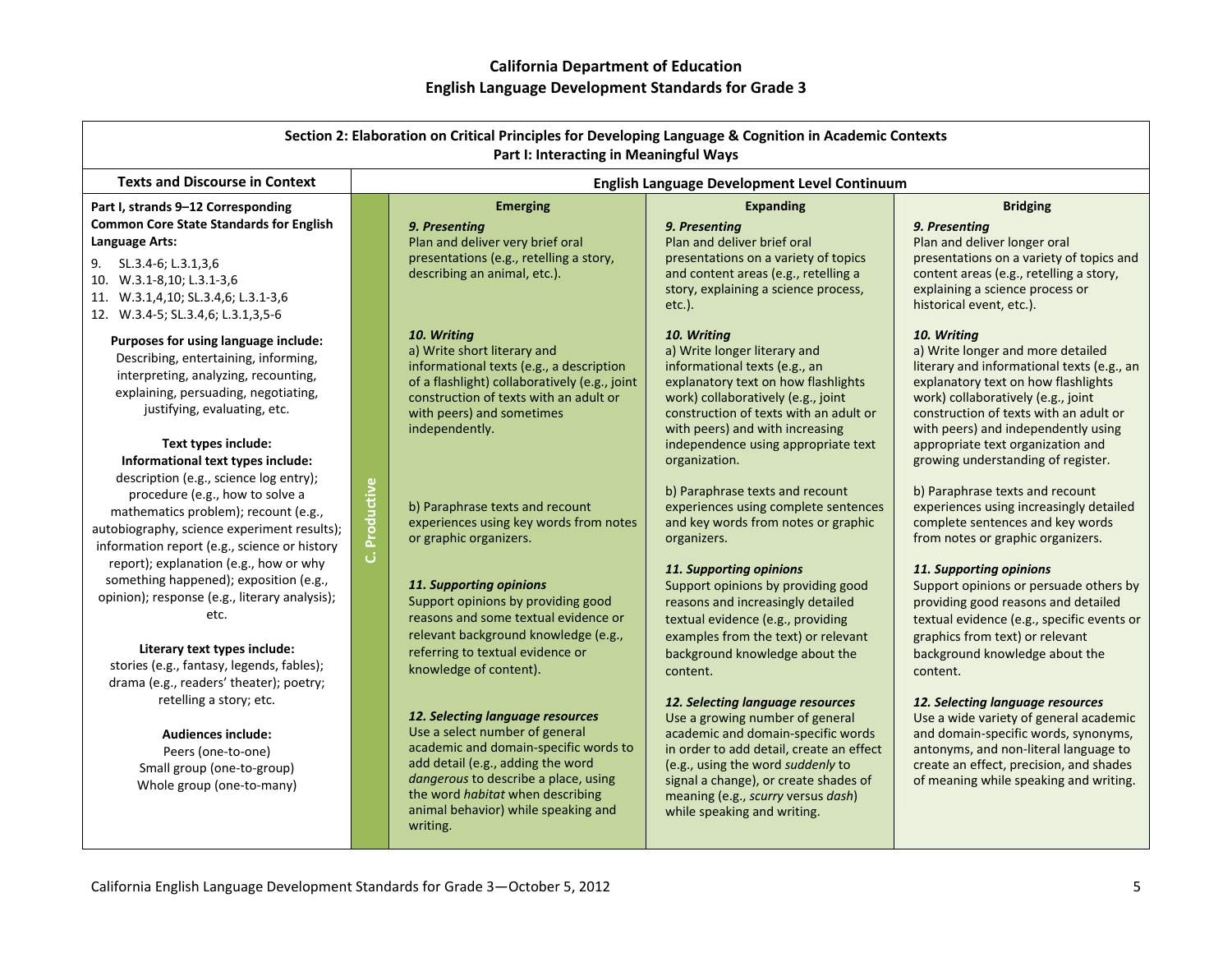| Section 2: Elaboration on Critical Principles for Developing Language & Cognition in Academic Contexts<br>Part II: Learning About How English Works                                                                                                                                                                                                                                                                                                                                                                                                                          |                               |                                                                                                                                                                                                                                                                                                                                                                                                                                                                          |                                                                                                                                                                                                                                                                                                                                                                                                                                                                                                                                                    |                                                                                                                                                                                                                                                                                                                                                                                                                                                                                                                                                                    |
|------------------------------------------------------------------------------------------------------------------------------------------------------------------------------------------------------------------------------------------------------------------------------------------------------------------------------------------------------------------------------------------------------------------------------------------------------------------------------------------------------------------------------------------------------------------------------|-------------------------------|--------------------------------------------------------------------------------------------------------------------------------------------------------------------------------------------------------------------------------------------------------------------------------------------------------------------------------------------------------------------------------------------------------------------------------------------------------------------------|----------------------------------------------------------------------------------------------------------------------------------------------------------------------------------------------------------------------------------------------------------------------------------------------------------------------------------------------------------------------------------------------------------------------------------------------------------------------------------------------------------------------------------------------------|--------------------------------------------------------------------------------------------------------------------------------------------------------------------------------------------------------------------------------------------------------------------------------------------------------------------------------------------------------------------------------------------------------------------------------------------------------------------------------------------------------------------------------------------------------------------|
| <b>Texts and Discourse in Context</b>                                                                                                                                                                                                                                                                                                                                                                                                                                                                                                                                        |                               |                                                                                                                                                                                                                                                                                                                                                                                                                                                                          | English Language Development Level Continuum                                                                                                                                                                                                                                                                                                                                                                                                                                                                                                       |                                                                                                                                                                                                                                                                                                                                                                                                                                                                                                                                                                    |
| Part II, strands 1-2 Corresponding<br><b>Common Core State Standards for English</b><br>Language Arts:<br>1.<br>RL.3.5; RI.3.5; W.3.1-5; SL.3.4<br>RL.3.5; RI.3.5; W.3.1-4; SL.3.4; L.3.1,3<br>2.<br>Purposes for using language include:<br>Describing, entertaining, informing,<br>interpreting, analyzing, recounting,<br>explaining, persuading, negotiating,<br>justifying, evaluating, etc.                                                                                                                                                                            |                               | <b>Emerging</b><br>1. Understanding text structure<br>Apply understanding of how different<br>text types are organized to express<br>ideas (e.g., how a story is organized<br>sequentially) to comprehending texts<br>and writing basic texts.                                                                                                                                                                                                                           | <b>Expanding</b><br>1. Understanding text structure<br>Apply understanding of how different<br>text types are organized to express<br>ideas (e.g., how a story is organized<br>sequentially with predictable stages)<br>to comprehending texts and writing<br>texts with increasing cohesion.                                                                                                                                                                                                                                                      | <b>Bridging</b><br>1. Understanding text structure<br>Apply understanding of how different<br>text types are organized to express<br>ideas (e.g., how a story is organized<br>sequentially with predictable stages<br>versus how opinion/arguments are<br>structured logically, grouping related<br>ideas) to comprehending texts and<br>writing cohesive texts.                                                                                                                                                                                                   |
| Text types include:<br>Informational text types include:<br>description (e.g., science log entry);<br>procedure (e.g., how to solve a<br>mathematics problem); recount (e.g.,<br>autobiography, science experiment results);<br>information report (e.g., science or history<br>report); explanation (e.g., how or why<br>something happened); exposition (e.g.,<br>opinion); response (e.g., literary analysis);<br>etc.<br>Literary text types include:<br>stories (e.g., fantasy, legends, fables);<br>drama (e.g., readers' theater); poetry;<br>retelling a story; etc. | A. Structuring Cohesive Texts | 2. Understanding cohesion<br>a) Apply basic understanding of<br>language resources that refer the<br>reader back or forward in text (e.g.,<br>how pronouns refer back to nouns in<br>text) to comprehending texts and<br>writing basic texts.<br>b) Apply basic understanding of how<br>ideas, events, or reasons are linked<br>throughout a text using everyday<br>connecting words or phrases (e.g., then,<br>next) to comprehending texts and<br>writing basic texts. | 2. Understanding cohesion<br>a) Apply growing understanding of<br>language resources that refer the<br>reader back or forward in text (e.g.,<br>how pronouns refer back to nouns in<br>text) to comprehending texts and<br>writing texts with increasing cohesion.<br>b) Apply growing understanding of<br>how ideas, events, or reasons are<br>linked throughout a text using a<br>variety of connecting words or<br>phrases (e.g., at the beginning/end,<br>first/next) to comprehending texts<br>and writing texts with increasing<br>cohesion. | 2. Understanding cohesion<br>a) Apply increasing understanding of<br>language resources that refer the<br>reader back or forward in text (e.g.,<br>how pronouns or synonyms refer back<br>to nouns in text) to comprehending and<br>writing cohesive texts.<br>b) Apply increasing understanding of<br>how ideas, events, or reasons are linked<br>throughout a text using an increasing<br>variety of connecting and transitional<br>words or phrases (e.g., for example,<br>afterward, first/next/last) to<br>comprehending texts and writing<br>cohesive texts. |
| <b>Audiences include:</b><br>Peers (one-to-one)<br>Small group (one-to-group)<br>Whole group (one-to-many)                                                                                                                                                                                                                                                                                                                                                                                                                                                                   |                               |                                                                                                                                                                                                                                                                                                                                                                                                                                                                          |                                                                                                                                                                                                                                                                                                                                                                                                                                                                                                                                                    |                                                                                                                                                                                                                                                                                                                                                                                                                                                                                                                                                                    |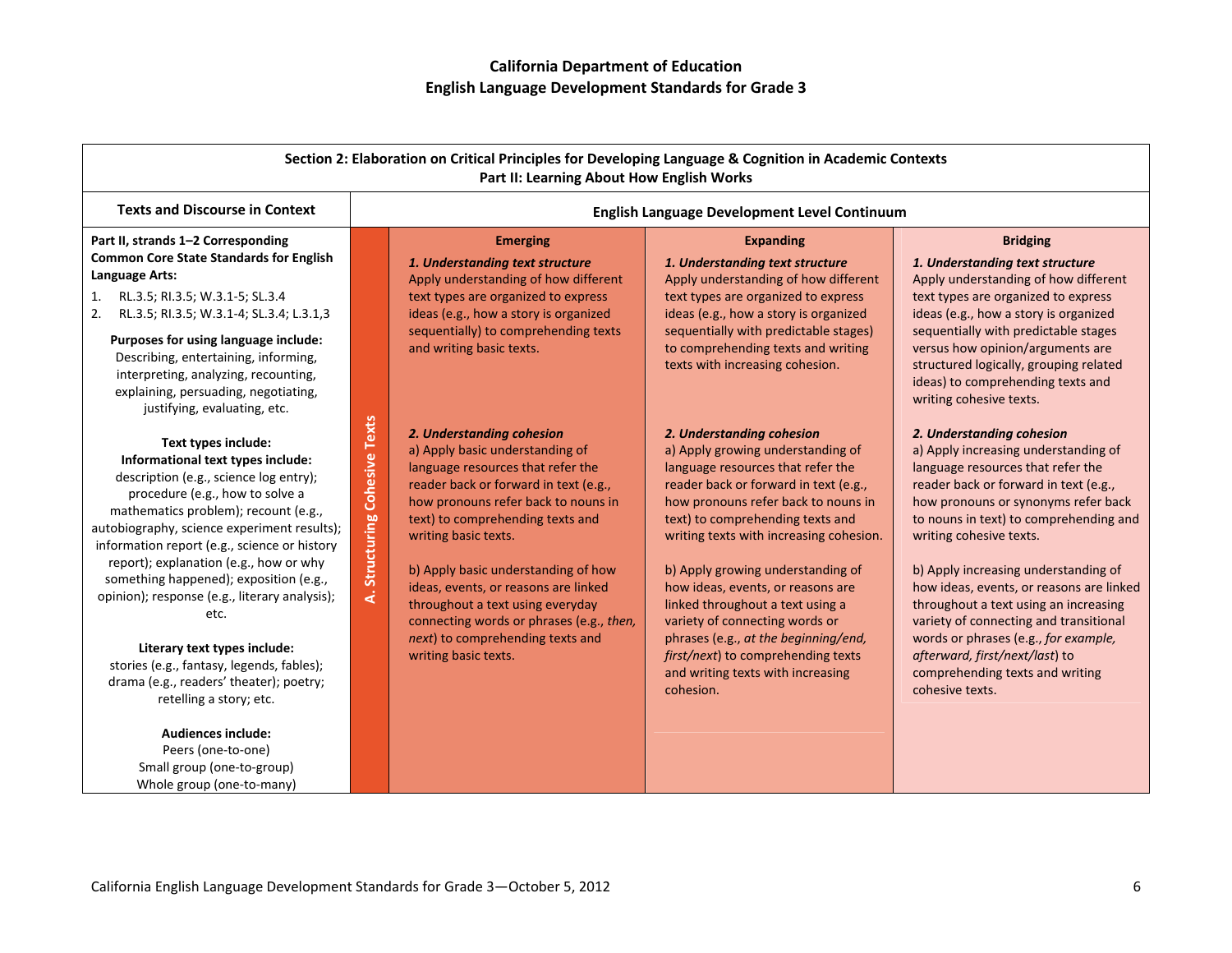| Section 2: Elaboration on Critical Principles for Developing Language & Cognition in Academic Contexts<br>Part II: Learning About How English Works                                                                                                                                                                                                                                                                                                                                                                                                                                                                                                                                                                                                                                                                                                                                                                                                                                                                                                                             |                                          |                                                                                                                                                                                                                                                                                                                                                                                                                                                                                                                                                                                                                                                                                                                                                                                                                           |                                                                                                                                                                                                                                                                                                                                                                                                                                                                                                                                                                                                                                                                                                                                                                                                                                                                                                                    |                                                                                                                                                                                                                                                                                                                                                                                                                                                                                                                                                                                                                                                                                                                                                                                                                                                                                                                               |
|---------------------------------------------------------------------------------------------------------------------------------------------------------------------------------------------------------------------------------------------------------------------------------------------------------------------------------------------------------------------------------------------------------------------------------------------------------------------------------------------------------------------------------------------------------------------------------------------------------------------------------------------------------------------------------------------------------------------------------------------------------------------------------------------------------------------------------------------------------------------------------------------------------------------------------------------------------------------------------------------------------------------------------------------------------------------------------|------------------------------------------|---------------------------------------------------------------------------------------------------------------------------------------------------------------------------------------------------------------------------------------------------------------------------------------------------------------------------------------------------------------------------------------------------------------------------------------------------------------------------------------------------------------------------------------------------------------------------------------------------------------------------------------------------------------------------------------------------------------------------------------------------------------------------------------------------------------------------|--------------------------------------------------------------------------------------------------------------------------------------------------------------------------------------------------------------------------------------------------------------------------------------------------------------------------------------------------------------------------------------------------------------------------------------------------------------------------------------------------------------------------------------------------------------------------------------------------------------------------------------------------------------------------------------------------------------------------------------------------------------------------------------------------------------------------------------------------------------------------------------------------------------------|-------------------------------------------------------------------------------------------------------------------------------------------------------------------------------------------------------------------------------------------------------------------------------------------------------------------------------------------------------------------------------------------------------------------------------------------------------------------------------------------------------------------------------------------------------------------------------------------------------------------------------------------------------------------------------------------------------------------------------------------------------------------------------------------------------------------------------------------------------------------------------------------------------------------------------|
| <b>Texts and Discourse in Context</b>                                                                                                                                                                                                                                                                                                                                                                                                                                                                                                                                                                                                                                                                                                                                                                                                                                                                                                                                                                                                                                           |                                          | English Language Development Level Continuum                                                                                                                                                                                                                                                                                                                                                                                                                                                                                                                                                                                                                                                                                                                                                                              |                                                                                                                                                                                                                                                                                                                                                                                                                                                                                                                                                                                                                                                                                                                                                                                                                                                                                                                    |                                                                                                                                                                                                                                                                                                                                                                                                                                                                                                                                                                                                                                                                                                                                                                                                                                                                                                                               |
| Part II, strands 3-5 Corresponding<br><b>Common Core State Standards for English</b><br>Language Arts:<br>3.<br>W.3.5; SL.3.6; L.3.1,3,6<br>W.3.5; SL.3.6; L.3.1,3,6<br>4.<br>5.<br>W.3.5; SL.3.4,6; L.3.1,3,6<br>Purposes for using language include:<br>Describing, entertaining, informing,<br>interpreting, analyzing, recounting,<br>explaining, persuading, negotiating,<br>justifying, evaluating, etc.<br>Text types include:<br>Informational text types include:<br>description (e.g., science log entry);<br>procedure (e.g., how to solve a<br>mathematics problem); recount (e.g.,<br>autobiography, science experiment<br>results); information report (e.g., science<br>or history report); explanation (e.g., how or<br>why something happened); exposition<br>(e.g., opinion); response (e.g., literary<br>analysis); etc.<br>Literary text types include:<br>stories (e.g., fantasy, legends, fables);<br>drama (e.g., readers' theater); poetry;<br>retelling a story; etc.<br><b>Audiences include:</b><br>Peers (one-to-one)<br>Small group (one-to-group) | Enriching Ideas<br>ಜ<br>Expanding<br>ιá, | <b>Emerging</b><br>3. Using verbs and verb phrases<br>Use frequently used verbs, different<br>verb types (e.g., doing, saying,<br>being/having, thinking/feeling), and<br>verb tenses appropriate for the text<br>type and discipline to convey time (e.g.,<br>simple past for recounting an<br>experience).<br>4. Using nouns and noun phrases<br>Expand noun phrases in simple ways<br>(e.g., adding an adjective to a noun) in<br>order to enrich the meaning of<br>sentences and add details about ideas,<br>people, things, etc.<br>5. Modifying to add details<br>Expand sentences with adverbials (e.g.,<br>adverbs, adverb phrases, prepositional<br>phrases) to provide details (e.g., time,<br>manner, place, cause, etc.) about a<br>familiar activity or process (e.g., They<br>walked to the soccer field.). | <b>Expanding</b><br>3. Using verbs and verb phrases<br>Use a growing number of verb types<br>(e.g., doing, saying, being/having,<br>thinking/feeling) and verb tenses<br>appropriate for the text type and<br>discipline to convey time (e.g., simple<br>past for retelling, simple present for<br>a science description).<br>4. Using nouns and noun phrases<br>Expand noun phrases in a growing<br>number of ways (e.g., adding<br>comparative/superlative adjectives<br>to nouns) in order to enrich the<br>meaning of sentences and add<br>details about ideas, people, things,<br>etc.<br>5. Modifying to add details<br>Expand sentences with adverbials<br>(e.g., adverbs, adverb phrases,<br>prepositional phrases) to provide<br>details (e.g., time, manner, place,<br>cause, etc.) about a familiar or new<br>activity or process (e.g., They worked<br>quietly; They ran across the soccer<br>field.). | <b>Brdging</b><br>3. Using verbs and verb phrases<br>Use a variety of verb types (e.g., doing,<br>saying, being/having, thinking/feeling)<br>and verb tenses appropriate for the text<br>type and discipline to convey time (e.g.,<br>simple present for a science description,<br>simple future to predict).<br>4. Using nouns and noun phrases<br>Expand noun phrases in a variety of ways<br>(e.g., adding comparative/ superlative<br>adjectives to noun phrases, simple<br>clause embedding) in order to enrich the<br>meaning of sentences and add details<br>about ideas, people, things, etc.<br>5. Modifying to add details<br>Expand sentences with adverbials (e.g.,<br>adverbs, adverb phrases, prepositional<br>phrases) to provide details (e.g., time,<br>manner, place, cause, etc.) about a range<br>of familiar and new activities or<br>processes (e.g., They worked quietly all<br>night in their room.). |

Whole group (one‐to‐many)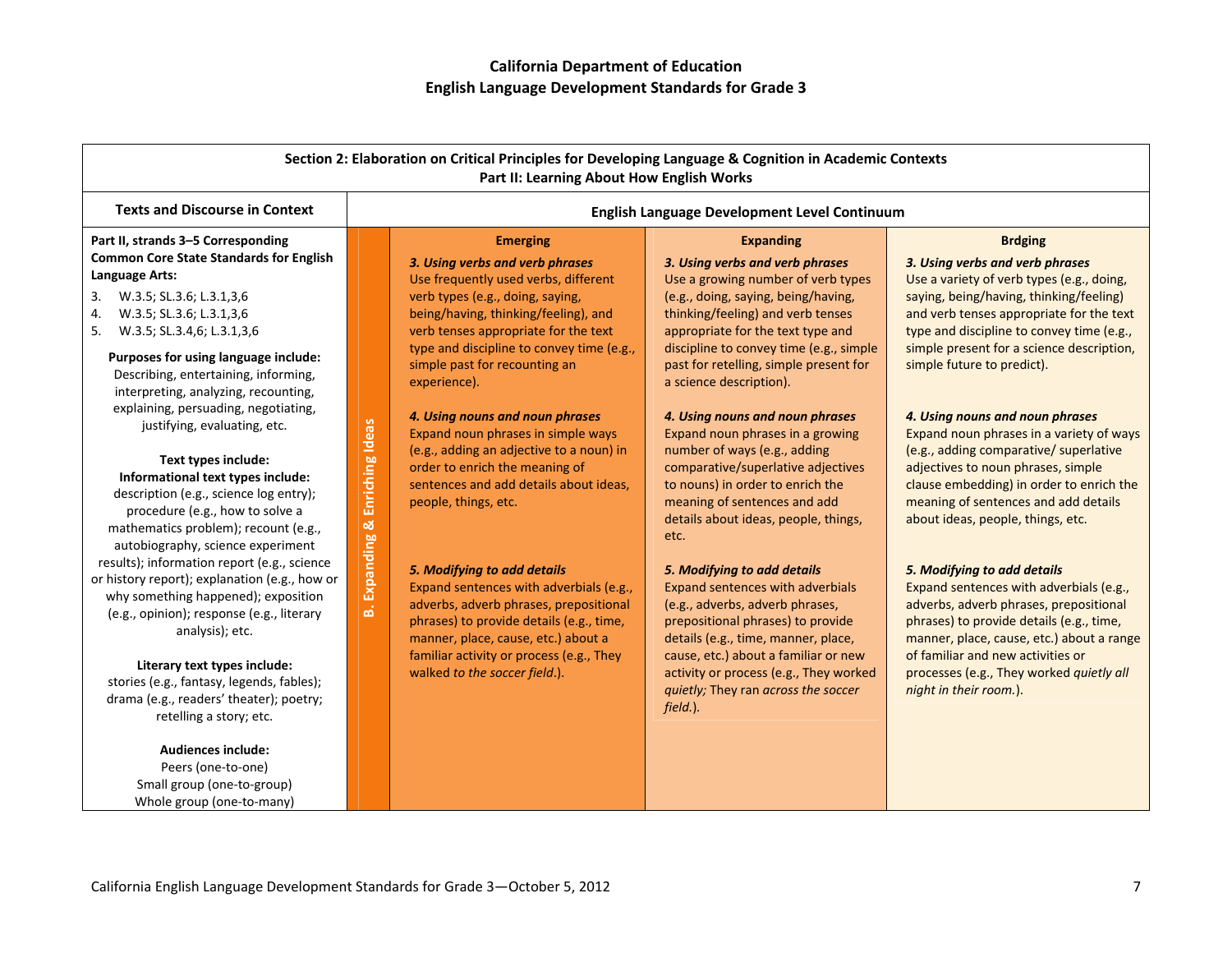| Section 2: Elaboration on Critical Principles for Developing Language & Cognition in Academic Contexts<br>Part II: Learning About How English Works                                                                                                                                                                                                                                                                                                                                                                                                                                                                                                                                                                                                                                                           |                                    |                                                                                                                                                                                                                                                                                                                                                           |                                                                                                                                                                                                                                                                                                                                                                                                                                                                                                                                                                                                                                                                                           |                                                                                                                                                                                                                                                                                                                                                                                                                                                                                                                                                                                                                                                                                                                                                                                                                                                 |
|---------------------------------------------------------------------------------------------------------------------------------------------------------------------------------------------------------------------------------------------------------------------------------------------------------------------------------------------------------------------------------------------------------------------------------------------------------------------------------------------------------------------------------------------------------------------------------------------------------------------------------------------------------------------------------------------------------------------------------------------------------------------------------------------------------------|------------------------------------|-----------------------------------------------------------------------------------------------------------------------------------------------------------------------------------------------------------------------------------------------------------------------------------------------------------------------------------------------------------|-------------------------------------------------------------------------------------------------------------------------------------------------------------------------------------------------------------------------------------------------------------------------------------------------------------------------------------------------------------------------------------------------------------------------------------------------------------------------------------------------------------------------------------------------------------------------------------------------------------------------------------------------------------------------------------------|-------------------------------------------------------------------------------------------------------------------------------------------------------------------------------------------------------------------------------------------------------------------------------------------------------------------------------------------------------------------------------------------------------------------------------------------------------------------------------------------------------------------------------------------------------------------------------------------------------------------------------------------------------------------------------------------------------------------------------------------------------------------------------------------------------------------------------------------------|
| <b>Texts and Discourse in Context</b>                                                                                                                                                                                                                                                                                                                                                                                                                                                                                                                                                                                                                                                                                                                                                                         |                                    |                                                                                                                                                                                                                                                                                                                                                           | English Language Development Level Continuum                                                                                                                                                                                                                                                                                                                                                                                                                                                                                                                                                                                                                                              |                                                                                                                                                                                                                                                                                                                                                                                                                                                                                                                                                                                                                                                                                                                                                                                                                                                 |
| Part II, strands 6-7 Corresponding<br><b>Common Core State Standards for English</b><br>Language Arts:<br>6. W.3.1-3,5; SL.3.4,6; L.3.1,3,6<br>7. W.3.1-3,5; SL.3.4,6; L.3.1,3,6<br>Purposes for using language include:<br>Describing, entertaining, informing,<br>interpreting, analyzing, recounting,<br>explaining, persuading, negotiating,<br>justifying, evaluating, etc.<br>Text types include:<br>Informational text types include:<br>description (e.g., science log entry);<br>procedure (e.g., how to solve a<br>mathematics problem); recount (e.g.,<br>autobiography, science experiment<br>results); information report (e.g., science<br>or history report); explanation (e.g., how or<br>why something happened); exposition<br>(e.g., opinion); response (e.g., literary<br>analysis); etc. | Connecting & Condensing Ideas<br>ن | <b>6. Connecting ideas</b><br>Combine clauses in a few basic ways<br>to make connections between and<br>join ideas (e.g., creating compound<br>sentences using and, but, so).<br>7. Condensing ideas<br>Condense clauses in simple ways<br>(e.g., changing: It's green. It's red. -><br>It's green and red.) to create precise<br>and detailed sentences. | <b>6. Connecting ideas</b><br>Combine clauses in an increasing<br>variety of ways (e.g., creating<br>compound and complex sentences) to<br>make connections between and join<br>ideas, for example, to express<br>cause/effect (e.g., The deer ran<br>because the mountain lion came.) or to<br>make a concession (e.g., She studied all<br>night even though she wasn't feeling<br>well.).<br>7. Condensing ideas<br>Condense clauses in a growing number<br>of ways (e.g., through embedded<br>clauses as in, It's a plant. It's found in<br>the rainforest. -> It's a green and red<br>plant that's found in the tropical<br>rainforest.) to create precise and<br>detailed sentences. | <b>6. Connecting ideas</b><br>Combine clauses in a wide variety of<br>ways (e.g., creating compound and<br>complex sentences) to make connections<br>between and join ideas, for example, to<br>express cause/effect (e.g., The deer ran<br>because the mountain lion approached<br>them.), to make a concession (e.g., She<br>studied all night even though she wasn't<br>feeling well.), or to link two ideas that<br>happen at the same time (e.g., The cubs<br>played while their mother hunted.).<br>7. Condensing ideas<br>Condense clauses in a variety of ways<br>(e.g., through embedded clauses and<br>other condensing as in, It's a plant. It's<br>green and red. It's found in the tropical<br>rainforest. -> It's a green and red plant<br>that's found in the tropical rainforest.) to<br>create precise and detailed sentences. |
| Literary text types include:<br>stories (e.g., fantasy, legends, fables);<br>drama (e.g., readers' theater); poetry;<br>retelling a story; etc.<br><b>Audiences include:</b><br>Peers (one-to-one)<br>Small group (one-to-group)<br>Whole group (one-to-many)                                                                                                                                                                                                                                                                                                                                                                                                                                                                                                                                                 |                                    |                                                                                                                                                                                                                                                                                                                                                           |                                                                                                                                                                                                                                                                                                                                                                                                                                                                                                                                                                                                                                                                                           |                                                                                                                                                                                                                                                                                                                                                                                                                                                                                                                                                                                                                                                                                                                                                                                                                                                 |